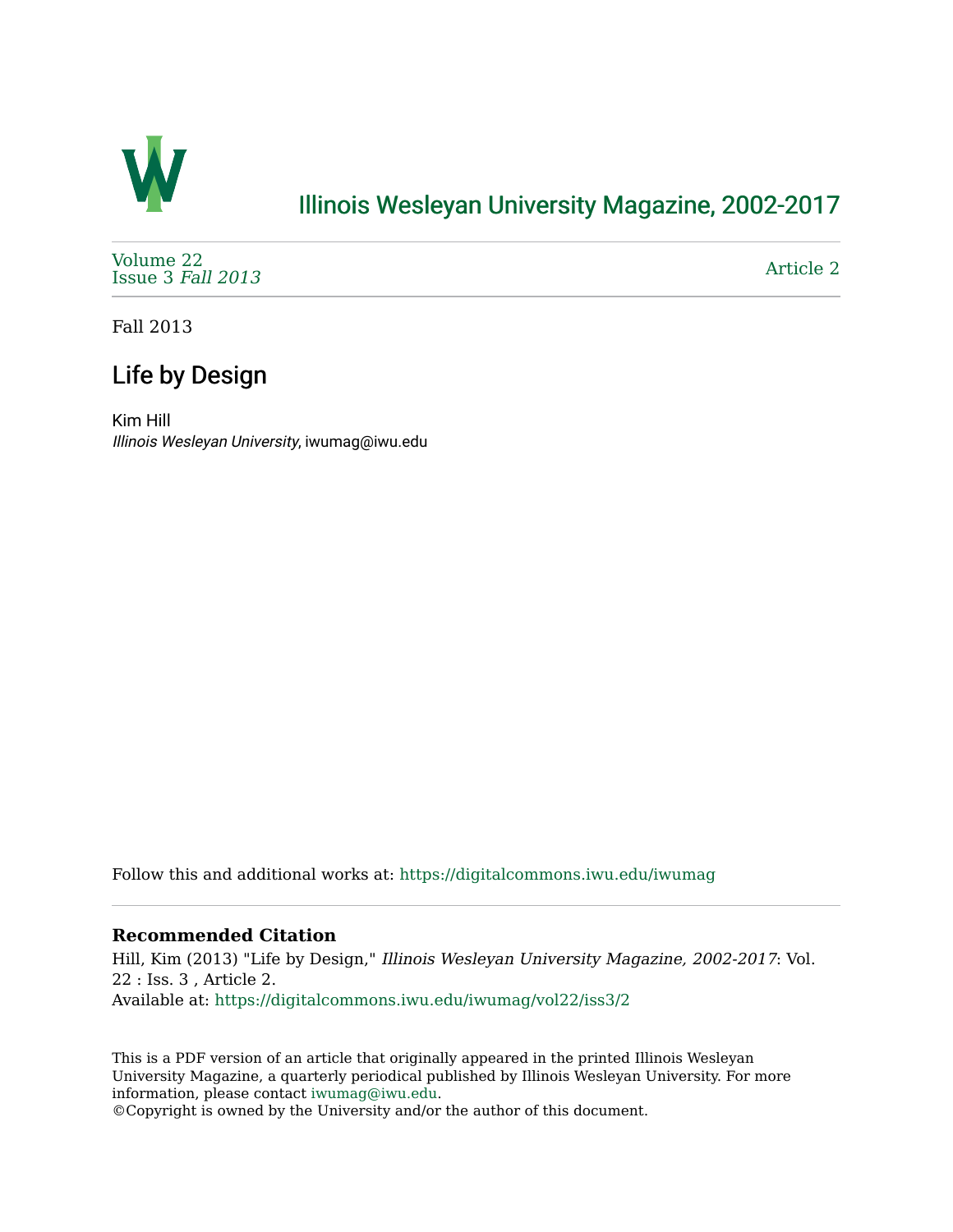### **Life by Design**

### **As a top-shelf illustrator and art director, Maria Gonzalez '08 draws attention with her graphics magic.**

### **Story by KIM HILL Photo by LLOYD DEGRANE**

Maria Gonzalez '08 has been winning art contests since the second grade. That streak continued at Illinois Wesleyan, where she took a "Best of Show" award in the annual senior art exhibition. But even she was surprised by her latest win, taking the top prize in an annual contest for illustrators sponsored by *PRINT*, the graphic design industry's leading trade publication.

Karli Petrovic, who is *PRINT*'s associate editor, wrote in the magazine's August issue that Gonzalez "stole the show with a colorful, font-driven depiction of her mother's home in Mexico."

It was a contest she nearly missed. One Friday night at Arc Worldwide, an advertising agency in Chicago where she was a senior art director, Gonzalez was desperately trying to finish a project so she could make it to a much-anticipated concert with friends. Her boss and creative director stopped by her desk and inquired about an intriguing set of letters floating on her computer's screensaver — letters which spelled out "Mi Casa No Tu Casa" (My Home Not Your Home).

Gonzalez explained that the designs were inspired by a recent trip she took to her mother's hometown of Guanajuato, in a region known as Mexico's heartland. Everywhere Gonzalez and her mother went, local artisans were showing handmade*alebrijes*, a folk-art form originating with Pedro Linares. The Mexico City artist made papier-mâché figurines of fantastical creatures inspired by dreamlike visions he saw while suffering a high fever.



**Maria Gonzalez '08**

As an art major at IWU with a concentration in graphic design, Gonzalez had taken several art history classes, yet she'd never seen work like the *alebrijes*. Wanting to introduce more people to the beauty of the art form, she says she "started to draw them, playing around with phrases and thinking of everything that had inspired me on the trip, from my mom's memories of her home to all the art we had seen."

When her boss caught a glimpse of her first experiment with the style, he encouraged her to submit *Mi Casa No Tu Casa* to *PRINT*'s annual contest. According to Gonzalez, the rest of the conversation that Friday evening went like this:

Gonzalez: "It's not finished yet. I have all these other ideas for it." Creative Director: "You're overthinking it. It's done. It's beautiful. Submit it." Gonzalez: "Well, okay, I'll submit it later." Creative Director: "No, the deadline for the contest is today. Submit it. Submit it right now." Gonzalez: "No, I have plans for tonight!" Creative Director: "What do you mean, you have plans for tonight? This could be your career deal-breaker. Just submit it."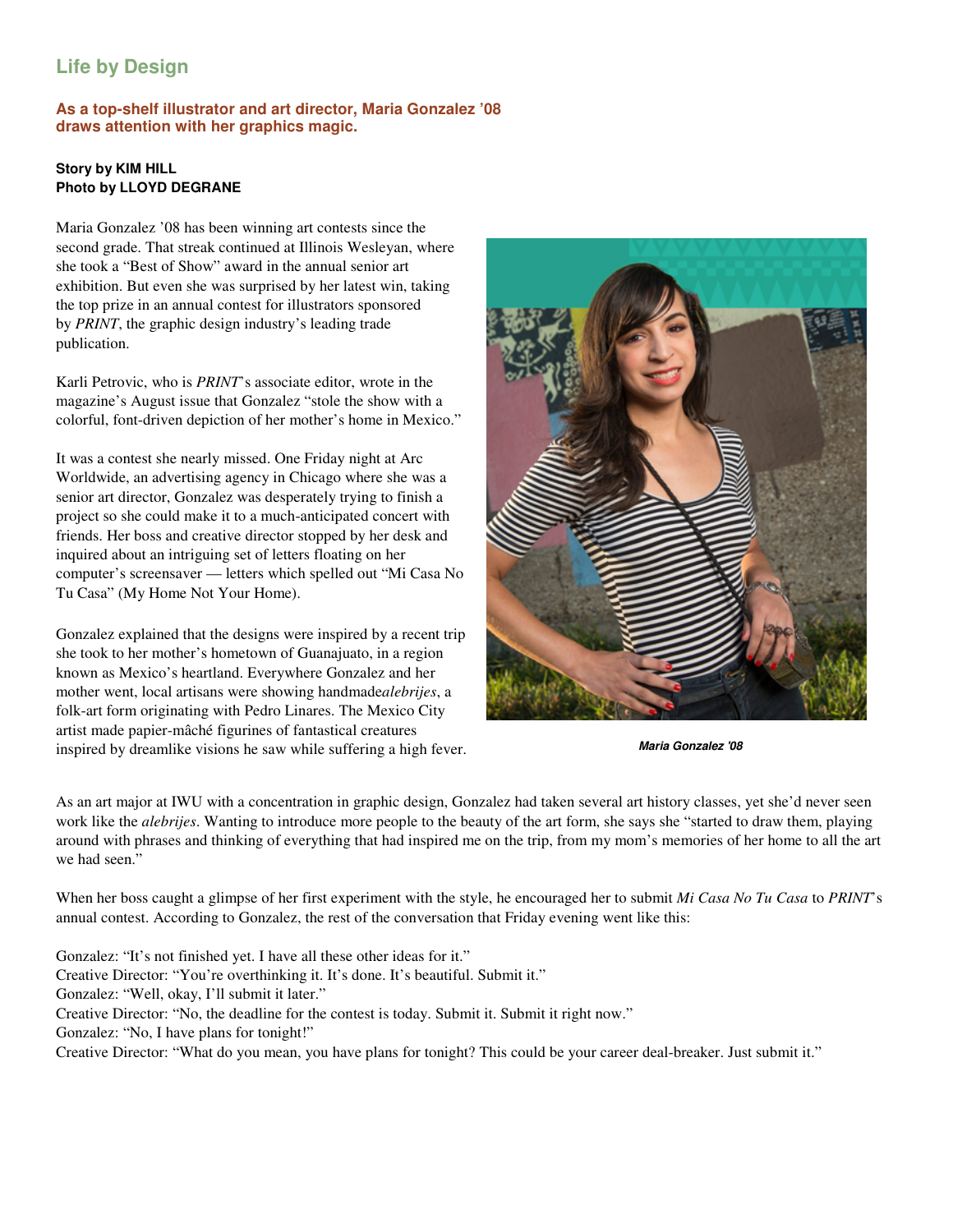

**Each letter in "Mi Casa No Tu Casa" represents an aspect of Gonzalez's mother's home in Mexico. The figure seen in the first "S," for example, depicts a woman who passed her mother's window each morning on her way to work at the mill.**

And so Gonzalez postponed her evening plans to prepare her entry in the "Hand Drawn Illustrations" category — and mostly forgot about it until she was informed she had won.

Sherri McElroy, professor of art/graphic design at IWU, says the selection of "Mi Casa" for a top prize was no surprise to her. "Early in Maria's career, her command of bold graphic color and composition stood out. She's always had the confidence to communicate her narrative in an engaging manner."

Gonzalez's own narrative, from second-grade art contest winner to ad agency art director, is mostly linear. She says one of her earliest memories was finding her mother's sketchbook in their Chicago home and demanding to know whose "coloring book" it was.

"I couldn't believe it was hers because she's my mom, not someone who makes art," Gonzalez laughs now. "Moms don't do that."

Although her mother regarded her art as strictly a hobby, she encouraged her daughter to pursue her own artistic vision, with tips on ways to improve her early drawings.

Gonzalez's parents often brought her to Chicago's many art museums, and enrolled her in city art programs. Even as a child, her work was exhibited in galleries. As she began to think about college, however, Gonzalez was leery of enrolling at an art school.

"I never thought of art as a career," she explains. "It was just something I enjoyed. I had many interests and wasn't sure of what I really wanted to do with my life, and I felt that if I went to art school, that meant I had to do art.

"I was also really good at other things and as I looked at colleges, my first question was always, 'Can I double-major in separate schools?' Illinois Wesleyan was one of only a few colleges that would allow me to do that."

Even though she didn't really consider art as a career, Gonzalez declared the art major quickly at Wesleyan. She loved the intimacy and collaboration of the graphic design courses. Gonzalez recalls McElroy as a huge influence. "It was through her that I even discovered design magazines like PRINT, which she made available to us for inspiration," says Gonzalez. "Sherri brought in people to look over our portfolios, and she encouraged us to explore different design paths within graphic design."

Yet Gonzalez, who had added a second major in business administration, was still unsure of her own career path until former Assistant Professor of Business Carrie Trimble suggested she try an internship at an advertising agency. In the summer of her junior year, Gonzalez worked at the San Jose Group, a Chicago-based multicultural marketing and advertising agency. Something clicked when she realized she was applying elements from both her business and graphic design classes at the same job. "It just felt like everything from all my coursework was fitting together."



**As a child visiting her mother's home in Mexico, Gonzalez imagined a dog howling at a full moon would turn into a coyote. That memory is expressed in the "X" from her boldly colored, hand-drawn alphabet — a segment of which "stole the show" in an annual contest sponsored by PRINT magazine.**